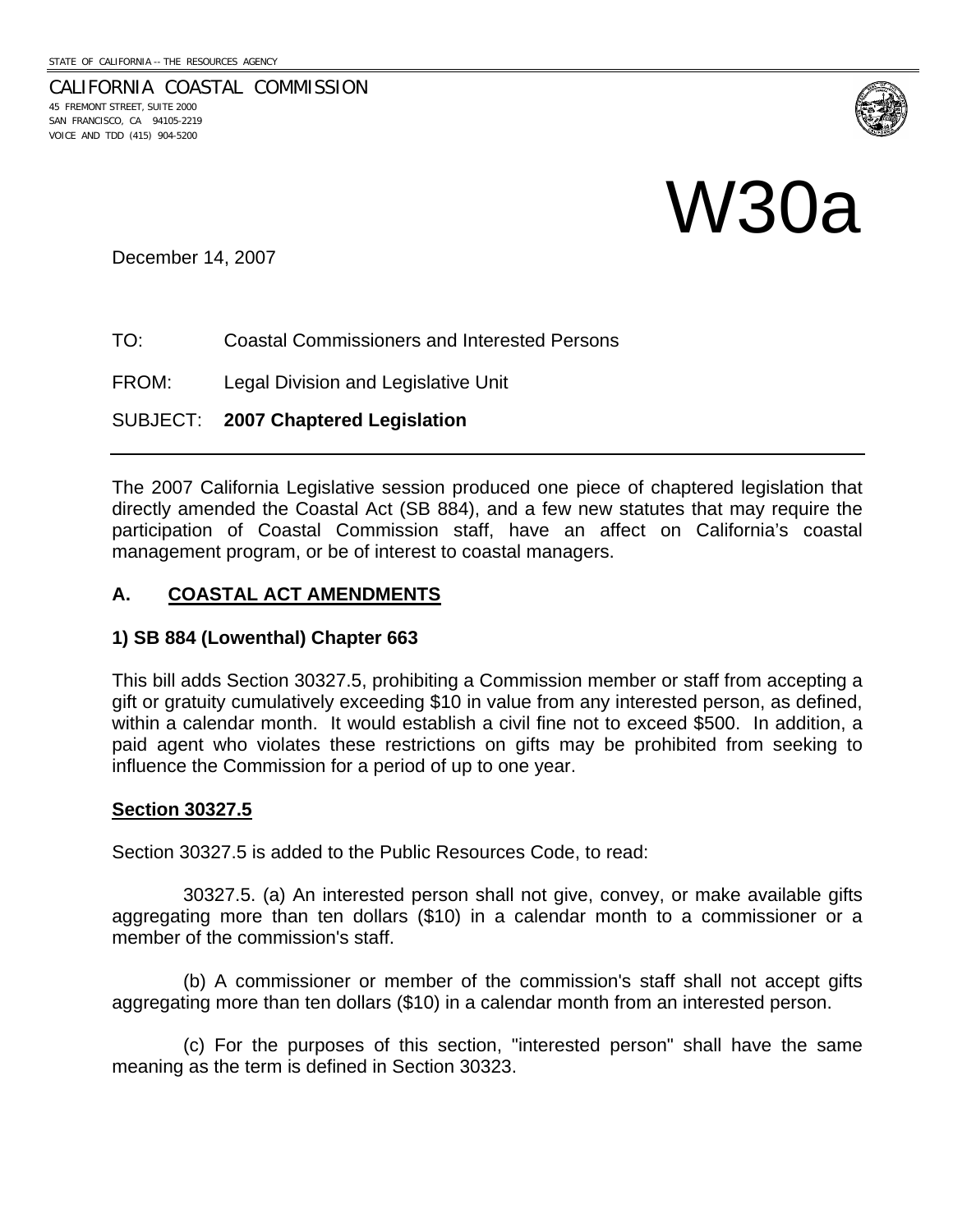(d) For the purposes of this section, "gift" means, except as provided in subdivision (e), any payment, as defined in Section 82044 of the Government Code, that confers a personal benefit on the recipient, to the extent that consideration of equal or greater value is not received and includes a rebate or discount in the price of anything of value unless the rebate or discount is made in the regular course of business to members of the public without regard to official status. Any person, other than a defendant in a criminal action, who claims that a payment is not a gift by reason of receipt of consideration has the burden of proving that the consideration received is of equal or greater value.

*\_\_\_\_\_\_\_\_\_\_\_\_\_\_\_\_\_\_\_\_\_\_\_\_\_\_\_\_\_\_\_\_\_\_\_\_\_\_\_\_\_\_\_\_\_\_\_\_\_\_\_\_\_\_\_\_\_\_\_\_\_\_\_\_\_\_\_\_\_\_\_\_\_\_\_\_\_\_\_\_\_\_\_\_\_\_* 

(e) For the purposes of this section, "gift" does not include any of the following:

 (1) A gift which is not used and which, within 30 days after receipt, is either returned to the donor or delivered to a nonprofit entity exempt from taxation under Section 501(c)(3) of the Internal Revenue Code without being claimed as a charitable contribution for tax purposes.

 (2) A gift from an individual's spouse, child, parent, grandparent, grandchild, brother, sister, parent-in-law, brother-in-law, sister-in-law, nephew, niece, aunt, uncle, or first cousin, or the spouse of any such person. However, a gift from any such person shall be considered a gift if the donor is acting as an agent or intermediary for any person not covered in this paragraph.

 (3) A cost associated with the provision of evidentiary material provided to the commission and its staff.

 (4) An educational or training activity that has received prior approval from the commission.

 (5) A field trip or site inspection that is made available on equal terms and conditions to all commissioners and appropriate staff.

 (6) A reception or purely social event that is not offered in connection with or is not intended to influence a decision or action of the commission and that is open to all commissioners, members of the staff, and members of the public and press.

SEC. 2. Section 30327.6 is added to the Public Resources Code, to read:

 30327.6. (a) (1) Except as provided in paragraph (2), a person who for compensation attempts to influence or affect the outcome of a commission decision or action and who violates Section 30327.5 may, in addition to any other applicable penalty, be barred from any activity seeking to influence or affect the outcome of a commission decision or action for a period of up to one year from the date of the finding of the violation. Each violation shall be grounds for the person being barred from any activity seeking to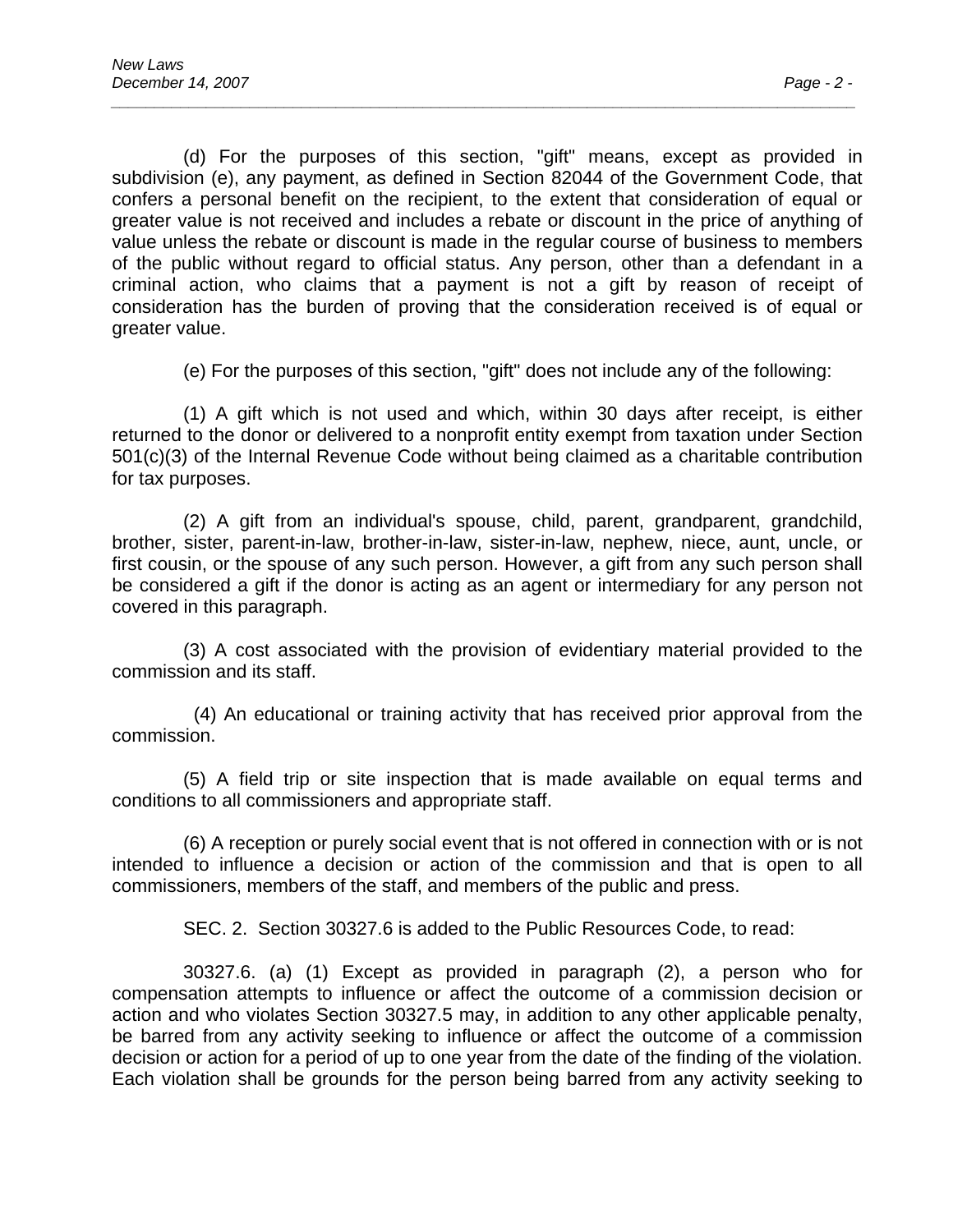influence or affect a commission decision or action for an additional year from the date of conviction.

*\_\_\_\_\_\_\_\_\_\_\_\_\_\_\_\_\_\_\_\_\_\_\_\_\_\_\_\_\_\_\_\_\_\_\_\_\_\_\_\_\_\_\_\_\_\_\_\_\_\_\_\_\_\_\_\_\_\_\_\_\_\_\_\_\_\_\_\_\_\_\_\_\_\_\_\_\_\_\_\_\_\_\_\_\_\_* 

 (2) Nothing in this section shall be construed to prohibit an individual from representing himself or herself in seeking to influence or affect the outcome of a commission decision or action if that individual is acting solely on his or her own personal behalf and not on the behalf of any other person or entity.

 (b) A person who violates Section 30327.5 shall, in addition to any other applicable penalty, be subject to a civil fine not to exceed five hundred dollars (\$500) for each violation.

**Implementation:** As of January 1, 2008, Commissioners and staff are prohibited from accepting gifts or gratuities in excess of \$10 in any calendar month from any interested person as defined. This prohibition includes meals, drinks, tickets, transportation, sporting events and any other type of gift or gratuity that conveys a value of more than \$10. The statute specifies limited exceptions to this prohibition..

# **B. COASTAL ACT-RELATED LEGISLATION**

## **1) AB 258 (Krekorian) Water quality; Chapter 735**

This bill requires the State Water Resources Control Board and Regional Boards to implement a program for the control of discharge of pre-production plastics from both point and non-point sources. The SWRCB is also required to develop a certification process as part of the NPDES permit process for manufacturing and handling facilities to certify that their current practices do not result in the discharge of pre-production plastics.

**Implementation:** No implementation requirements required on the part of the Commission. However, water quality staff may participate in the SWRCB's process as workload allows.

## **2) AB 1280 (Laird) Ocean resources; California Ocean Protection Trust Fund; Chapter 374**

This bill would authorize the Ocean Protection Council (OPC) to award grants for the development of fisheries management plans pursuant to the Marine Life Management Act of 1998. Eligible projects include but are not limited to, innovative community-based cooperative management strategies that create incentives for ecosystem improvement.

**Implementation:** Commission staff will continue to attend OPC meetings, to serve as a liaison between the Commission and the OPC.